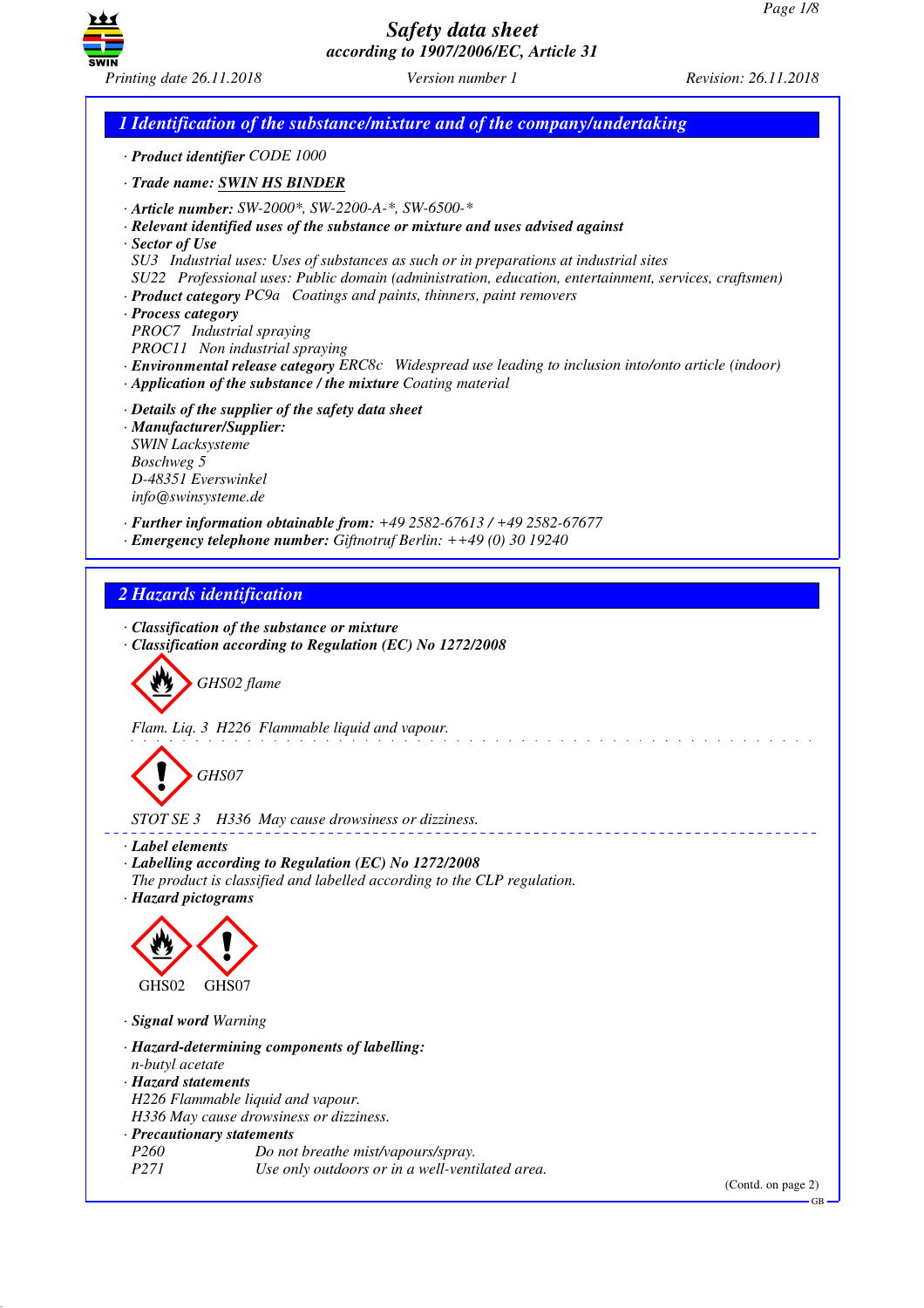

*Printing date 26.11.2018 Version number 1 Revision: 26.11.2018*

#### *Trade name: SWIN HS BINDER*

|                           | (Cond. of page 1)                                                                                      |
|---------------------------|--------------------------------------------------------------------------------------------------------|
| P <sub>280</sub>          | Wear protective gloves/protective clothing/eye protection/face protection.                             |
|                           | P305+P351+P338 IF IN EYES: Rinse cautiously with water for several minutes. Remove contact lenses, if  |
|                           | present and easy to do. Continue rinsing.                                                              |
| <i>P501</i>               | Dispose of contents/container in accordance with local/regional/national/international<br>regulations. |
| · Additional information: |                                                                                                        |
|                           | Contains methyl methacrylate. May produce an allergic reaction.                                        |
| . Other hazards           |                                                                                                        |

*· Other hazards -* 

- *· Results of PBT and vPvB assessment*
- *· PBT: Not applicable.*
- *· vPvB: Not applicable.*

#### *3 Composition/information on ingredients*

*· Chemical characterisation: Mixtures*

*· Description: Mixture of substances listed below with nonhazardous additions.*

| $\cdot$ Dangerous components:                                                               |                                                                                      |              |
|---------------------------------------------------------------------------------------------|--------------------------------------------------------------------------------------|--------------|
| CAS: 123-86-4<br>EINECS: 204-658-1<br>Reg.nr.: 01-2119485493-29-XXXX                        | n-butyl acetate<br>$\circledcirc$ Flam. Liq. 3, H226, $\circledcirc$ STOT SE 3, H336 | $10 - 25%$   |
| $CAS: 108-65-6$<br>EINECS: 203-603-9<br>Reg.nr.: 01-2119475791-29-XXXX                      | 2-methoxy-1-methylethyl acetate<br>$\bigotimes$ Flam. Liq. 3, H226                   | $10 - 25%$   |
| CAS: 112-07-2<br>EINECS: 203-933-3<br>Reg.nr.: 01-2119475112-47-XXXX                        | 2-butoxyethyl acetate<br>$\leftrightarrow$ Acute Tox. 4, H312; Acute Tox. 4, H332    | $2.5 - 10\%$ |
| $CAS: 80-62-6$<br>EINECS: 201-297-1<br>Reg.nr.: 01-2119452498-28-XXXX H317; STOT SE 3, H335 | methyl methacrylate<br>◈ Flam. Liq. 2, H225; ◇ Skin Irrit. 2, H315; Skin Sens. 1,    | $\leq 2.5\%$ |

*· Additional information: For the wording of the listed hazard phrases refer to section 16.*

#### *4 First aid measures*

*· Description of first aid measures*

- *· General information: Personal protection for the First Aider.*
- *· After inhalation: Supply fresh air.*
- *Seek medical treatment in case of complaints.*
- *· After skin contact:*
- *Immediately wash with water and soap and rinse thoroughly.*
- *If skin irritation continues, consult a doctor.*

*· After eye contact:*

*Rinse opened eye for several minutes under running water. If symptoms persist, consult a doctor.*

- *· After swallowing: Do not induce vomiting; call for medical help immediately.*
- *· Information for doctor:*
- *· Most important symptoms and effects, both acute and delayed No further relevant information available.*
- *· Indication of any immediate medical attention and special treatment needed*

*No further relevant information available.*

### *5 Firefighting measures*

- *· Extinguishing media*
- *· Suitable extinguishing agents:*

*CO2, powder or water spray. Fight larger fires with water spray or alcohol resistant foam.*

(Contd. on page 3)

GB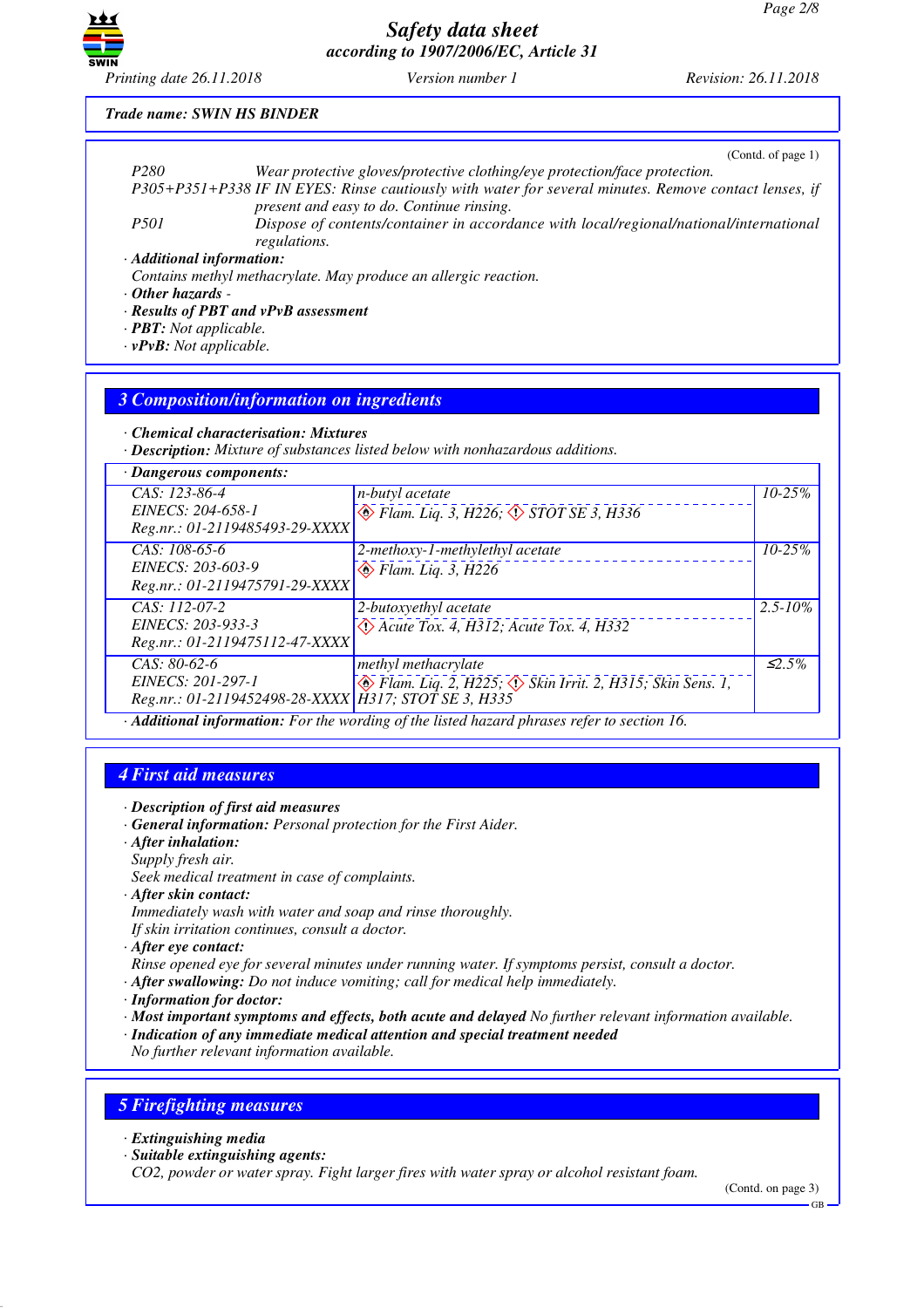

(Contd. of page 2)

*Trade name: SWIN HS BINDER*

- *· For safety reasons unsuitable extinguishing agents: Water with full jet*
- *· Special hazards arising from the substance or mixture No further relevant information available.*
- *· Advice for firefighters*
- *· Protective equipment: Mouth respiratory protective device.*

#### *6 Accidental release measures*

- *· Personal precautions, protective equipment and emergency procedures Wear protective equipment. Keep unprotected persons away. Ensure adequate ventilation*
- *· Environmental precautions: Do not allow to enter sewers/ surface or ground water.*
- *· Methods and material for containment and cleaning up: Absorb with liquid-binding material (sand, diatomite, acid binders, universal binders, sawdust). Dispose contaminated material as waste according to item 13.*
- *· Reference to other sections See Section 7 for information on safe handling. See Section 8 for information on personal protection equipment.*

### *7 Handling and storage*

*· Handling:*

- *· Precautions for safe handling Ensure good ventilation/exhaustion at the workplace. Restrict the quantity stored at the work place.*
- *· Information about fire and explosion protection: Fumes can combine with air to form an explosive mixture. Flammable gas-air mixtures may form in empty receptacles. Keep ignition sources away - Do not smoke. Use explosion-proof apparatus / fittings and spark-proof tools. Protect against electrostatic charges.*
- *· Conditions for safe storage, including any incompatibilities*
- *· Storage:*
- *· Requirements to be met by storerooms and receptacles: Provide solvent resistant, sealed floor.*

*Suitable material for receptacles and pipes: steel or stainless steel.*

*· Information about storage in one common storage facility: Not required.*

- *· Further information about storage conditions: Keep container tightly sealed.*
- *· Specific end use(s) No further relevant information available.*

## *8 Exposure controls/personal protection*

*· Additional information about design of technical facilities: No further data; see item 7.*

*· Control parameters*

| · Ingredients with limit values that require monitoring at the workplace:                                      |  |
|----------------------------------------------------------------------------------------------------------------|--|
| $123-86-4$ n-butyl acetate                                                                                     |  |
| WEL Short-term value: 966 mg/m <sup>3</sup> , 200 ppm<br>Long-term value: $724$ mg/m <sup>3</sup> , 150 ppm    |  |
| 108-65-6 2-methoxy-1-methylethyl acetate                                                                       |  |
| WEL Short-term value: 548 mg/m <sup>3</sup> , 100 ppm<br>Long-term value: 274 mg/m <sup>3</sup> , 50 ppm<br>Sk |  |
| (Contd. on page 4)                                                                                             |  |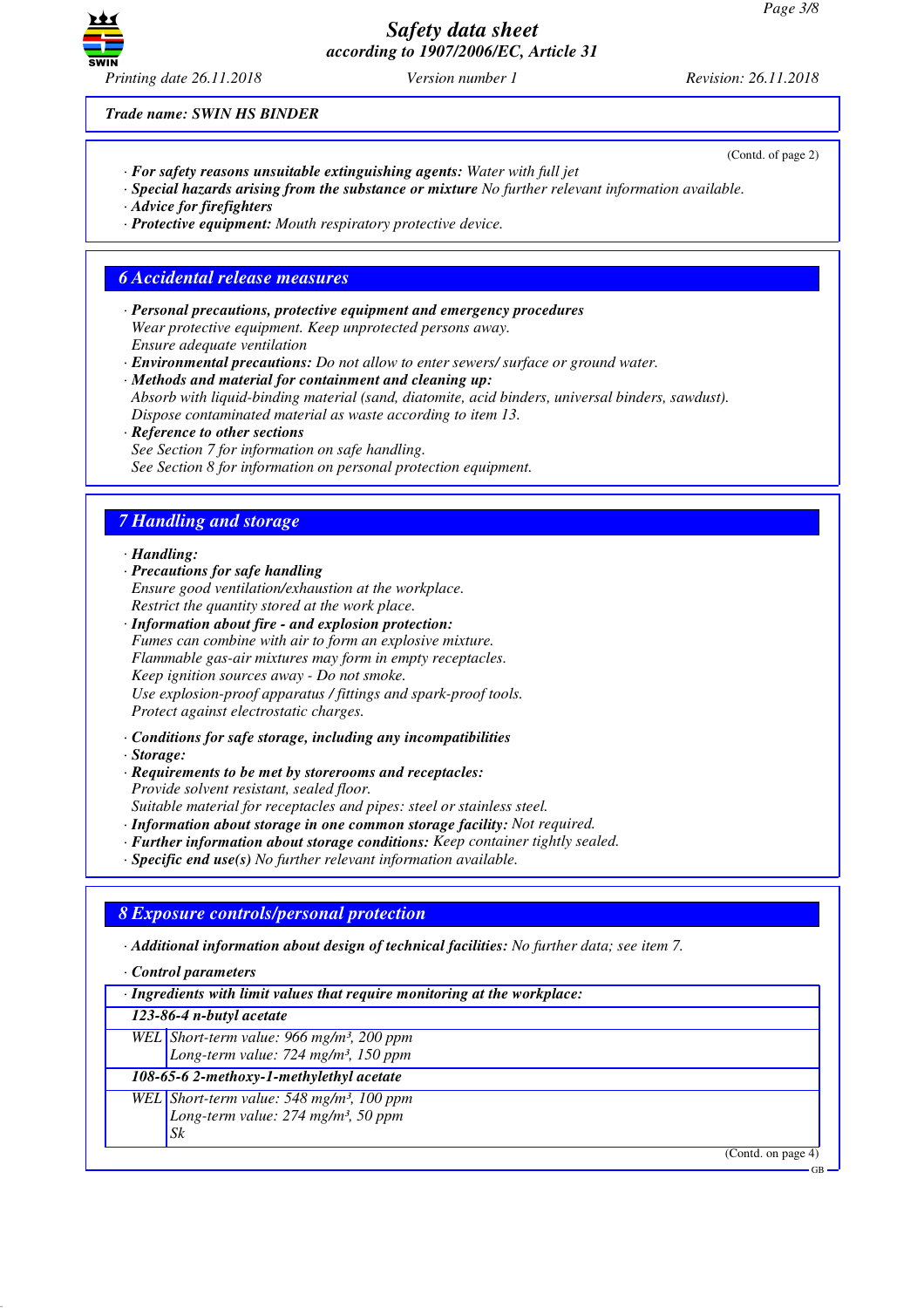

*Trade name: SWIN HS BINDER*

|           | (Contd. of page 3)                                                                                                |
|-----------|-------------------------------------------------------------------------------------------------------------------|
|           | 112-07-2 2-butoxyethyl acetate                                                                                    |
|           | WEL Short-term value: 332 mg/m <sup>3</sup> , 50 ppm                                                              |
|           | Long-term value: 133 mg/m <sup>3</sup> , 20 ppm<br>Sk                                                             |
|           | 80-62-6 methyl methacrylate                                                                                       |
|           | WEL Short-term value: $416$ mg/m <sup>3</sup> , 100 ppm                                                           |
|           | Long-term value: 208 mg/m <sup>3</sup> , 50 ppm                                                                   |
|           | · Additional information: The lists valid during the making were used as basis.                                   |
|           | · Exposure controls                                                                                               |
|           | · Personal protective equipment:                                                                                  |
|           | · General protective and hygienic measures:                                                                       |
|           | Keep away from foodstuffs, beverages and feed.<br>Wash hands before breaks and at the end of work.                |
|           | Do not inhale gases / fumes / aerosols.                                                                           |
|           | Avoid contact with the eyes and skin.                                                                             |
|           | · Respiratory protection:                                                                                         |
|           | Use suitable respiratory protective device in case of insufficient ventilation.                                   |
|           | In case of brief exposure or low pollution use respiratory filter device. In case of intensive or longer exposure |
|           | use self-contained respiratory protective device.                                                                 |
|           | Filter A2/P2<br>· Protection of hands:                                                                            |
|           | Only use chemical-protective gloves with CE-labelling of category III.                                            |
|           |                                                                                                                   |
|           | Protective gloves                                                                                                 |
|           |                                                                                                                   |
|           | Preventive skin protection by use of skin-protecting agents is recommended.                                       |
|           | · Material of gloves                                                                                              |
|           | The selection of the suitable gloves does not only depend on the material, but also on further marks of quality   |
|           | and varies from manufacturer to manufacturer. As the product is a preparation of several substances, the          |
|           | resistance of the glove material can not be exactly calculated in advance and has therefore to be checked         |
|           | prior to the application.<br>As protection from splashes gloves made of the following materials are suitable:     |
|           | Nitrile rubber (Ansell Sol-Vex®)                                                                                  |
|           | Recommended thickness of the material: $\geq 0.4$ mm                                                              |
|           | · Penetration time of glove material                                                                              |
|           | Value for the permeation: Level $\leq$ 1                                                                          |
|           | The exact break through time has to be found out by the manufacturer of the protective gloves and has to be       |
| observed. | $\cdot$ For the permanent contact => 480 minutes gloves made of the following materials are suitable:             |
|           | HPPE-laminatet film (Ansell Barrier®)                                                                             |
|           | $\cdot$ Eye protection:                                                                                           |
|           |                                                                                                                   |
|           | Tightly sealed goggles                                                                                            |
|           |                                                                                                                   |
|           |                                                                                                                   |
|           | $\cdot$ Body protection:                                                                                          |
|           | Protective clothing, anti-static (TYVEK® CLASSIC PLUS)                                                            |
|           | Safety shoes/boots, antstatic<br>GВ                                                                               |
|           | (Contd. on page 5)                                                                                                |
|           |                                                                                                                   |
|           |                                                                                                                   |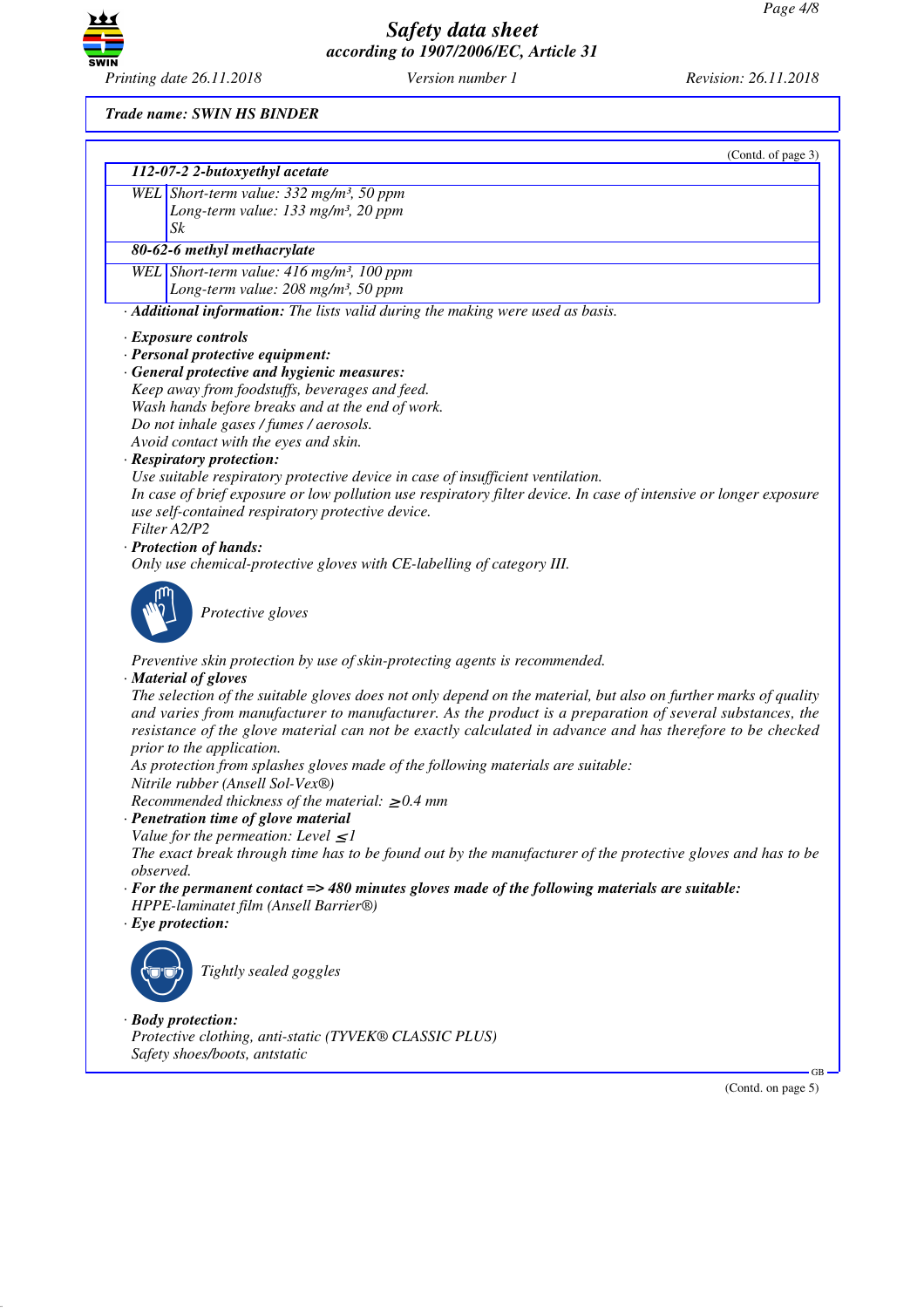

*Trade name: SWIN HS BINDER*

(Contd. of page 4)

| <b>9 Physical and chemical properties</b>                                        |                                                                                                 |
|----------------------------------------------------------------------------------|-------------------------------------------------------------------------------------------------|
| · Information on basic physical and chemical properties<br>· General Information |                                                                                                 |
| $\cdot$ Appearance:<br>Form:                                                     | Fluid                                                                                           |
| Colour:                                                                          | Colourless                                                                                      |
| $\cdot$ Odour:                                                                   | Fruit-like                                                                                      |
| · Odour threshold:                                                               | Not determined.                                                                                 |
| $\cdot$ pH-value                                                                 | Not applicable.                                                                                 |
| Change in condition                                                              |                                                                                                 |
| Melting point/freezing point:                                                    | Undetermined.                                                                                   |
| Initial boiling point and boiling range: $127^{\circ}$ C                         |                                                                                                 |
| · Flash point:                                                                   | 23 - 60 °C                                                                                      |
| $\cdot$ Flammability (solid, gas):                                               | Not applicable.                                                                                 |
| · Ignition temperature:                                                          | 315 °C                                                                                          |
| · Decomposition temperature:                                                     | Not determined.                                                                                 |
| · Auto-ignition temperature:                                                     | Product is not selfigniting.                                                                    |
| $\cdot$ Explosive properties:                                                    | Product is not explosive. However, formation of explosive air/<br>vapour mixtures are possible. |
| <b>Explosion limits:</b>                                                         |                                                                                                 |
| Lower:                                                                           | 1.2 Vol $%$                                                                                     |
| <b>Upper:</b>                                                                    | 10.8 Vol %                                                                                      |
| $\cdot$ Vapour pressure at 20 °C:                                                | $10.7$ $hPa$                                                                                    |
| $\cdot$ Density                                                                  | $1.00 - 1.07$ g/ml                                                                              |
| · Relative density                                                               | Not determined.                                                                                 |
| · Vapour density                                                                 | Not determined.                                                                                 |
| $\cdot$ Evaporation rate                                                         | Not determined.                                                                                 |
| · Solubility in / Miscibility with                                               |                                                                                                 |
| water:                                                                           | Not miscible or difficult to mix.                                                               |
| · Partition coefficient: n-octanol/water:                                        | Not determined.                                                                                 |
| · Viscosity:                                                                     | DIN 53211 (6 mm) - 38 sec                                                                       |
| $\cdot$ Dynamic:                                                                 | Not determined.                                                                                 |
| $\cdot$ Kinematic at 20 $\degree$ C:                                             | $100 s$ (ISO 6 mm)                                                                              |
| $·$ Other information                                                            | No further relevant information available.                                                      |

## *10 Stability and reactivity*

*· Reactivity No further relevant information available.*

*· Chemical stability*

*· Thermal decomposition / conditions to be avoided: No decomposition if used according to specifications.*

*· Possibility of hazardous reactions No dangerous reactions known.*

*· Conditions to avoid No further relevant information available.*

*· Incompatible materials: No further relevant information available.*

*· Hazardous decomposition products: No dangerous decomposition products known.*

(Contd. on page 6)

GB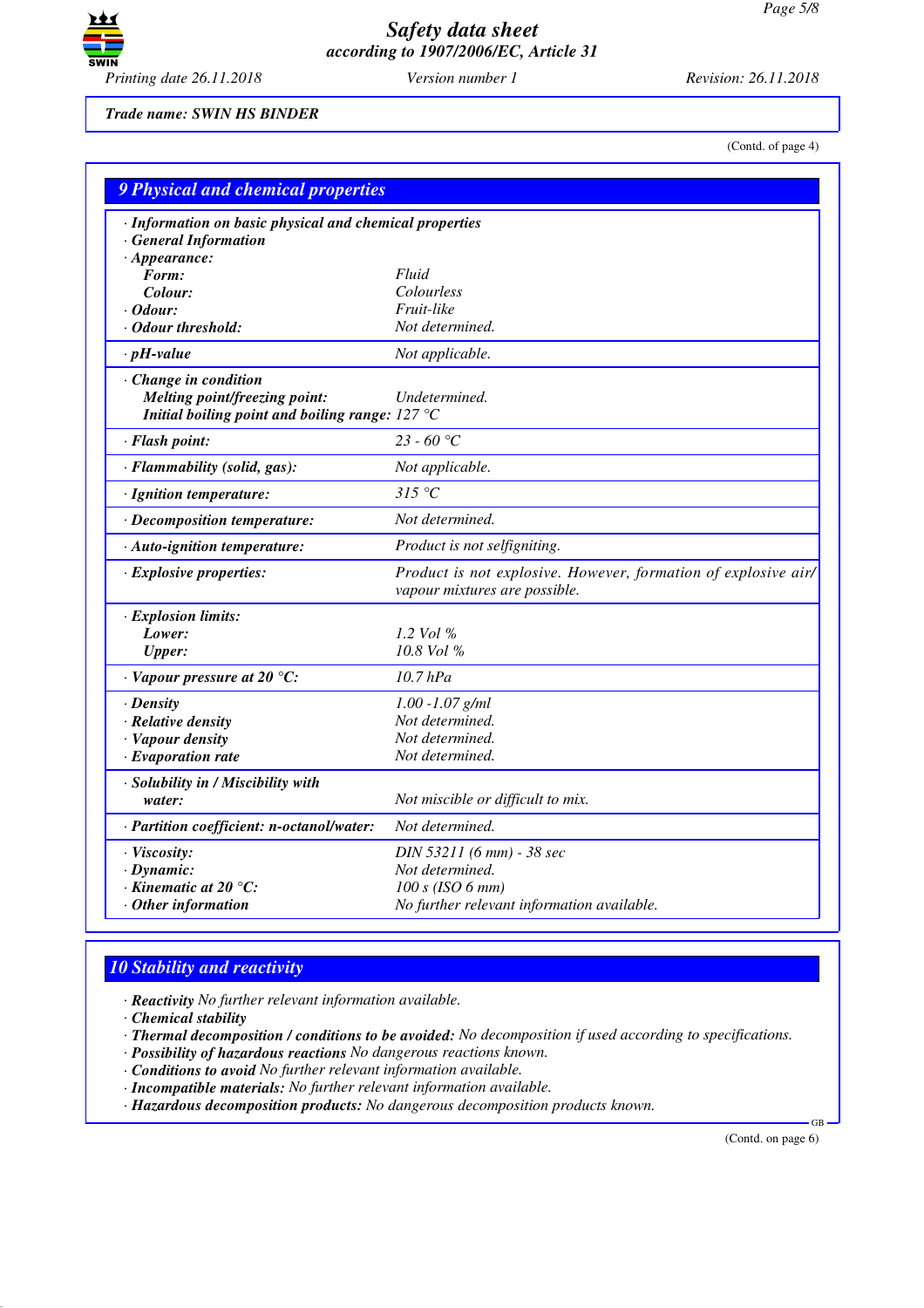

*Trade name: SWIN HS BINDER*

(Contd. of page 5)

#### *11 Toxicological information*

- *· Information on toxicological effects*
- *· Acute toxicity Based on available data, the classification criteria are not met.*
- *· Primary irritant effect:*
- *· Skin corrosion/irritation Based on available data, the classification criteria are not met.*
- *· Serious eye damage/irritation Based on available data, the classification criteria are not met.*
- *· Respiratory or skin sensitisation Based on available data, the classification criteria are not met.*
- *· CMR effects (carcinogenity, mutagenicity and toxicity for reproduction)*
- *· Germ cell mutagenicity Based on available data, the classification criteria are not met.*
- *· Carcinogenicity Based on available data, the classification criteria are not met.*
- *· Reproductive toxicity Based on available data, the classification criteria are not met.*
- *· STOT-single exposure*
- *May cause drowsiness or dizziness.*
- *· STOT-repeated exposure Based on available data, the classification criteria are not met.*
- *· Aspiration hazard Based on available data, the classification criteria are not met.*

#### *12 Ecological information*

- *· Toxicity*
- *· Aquatic toxicity: No further relevant information available.*
- *· Persistence and degradability No further relevant information available.*
- *· Behaviour in environmental systems:*
- *· Bioaccumulative potential No further relevant information available.*
- *· Mobility in soil No further relevant information available.*
- *· Additional ecological information:*
- *· General notes:*

*Water hazard class 2 (German Regulation) (Self-assessment): hazardous for water Do not allow product to reach ground water, water course or sewage system.*

- *· Results of PBT and vPvB assessment*
- *· PBT: Not applicable.*
- *· vPvB: Not applicable.*
- *· Other adverse effects No further relevant information available.*

# *13 Disposal considerations*

- *· Waste treatment methods*
- *· Recommendation*

*Must not be disposed together with household garbage. Do not allow product to reach sewage system.*

| · European waste catalogue |  |  |  |
|----------------------------|--|--|--|
|----------------------------|--|--|--|

|          | 08 00 00   WASTES FROM THE MANUFACTURE, FORMULATION, SUPPLY AND USE (MFSU) OF               |
|----------|---------------------------------------------------------------------------------------------|
|          | COATINGS (PAINTS, VARNISHES AND VITREOUS ENAMELS), ADHESIVES, SEALANTS                      |
|          | AND PRINTING INKS                                                                           |
| 08 01 00 | wastes from MFSU and removal of paint and varnish                                           |
|          | 08 01 11* waste paint and varnish containing organic solvents or other dangerous substances |

*· Uncleaned packaging:*

*15 00 00: WASTE PACKAGING; ABSORBENTS, WIPING CLOTHS, FILTER MATERIALS AND PROTECTIVE CLOTHING NOT OTHERWISE SPECIFIED*

*15 01 00: packaging (including separately collected municipal packaging waste)*

*15 01 10\*: packaging containing residues of or contaminated by dangerous substances*

*· Recommendation: Disposal must be made according to official regulations.*

(Contd. on page 7)

GB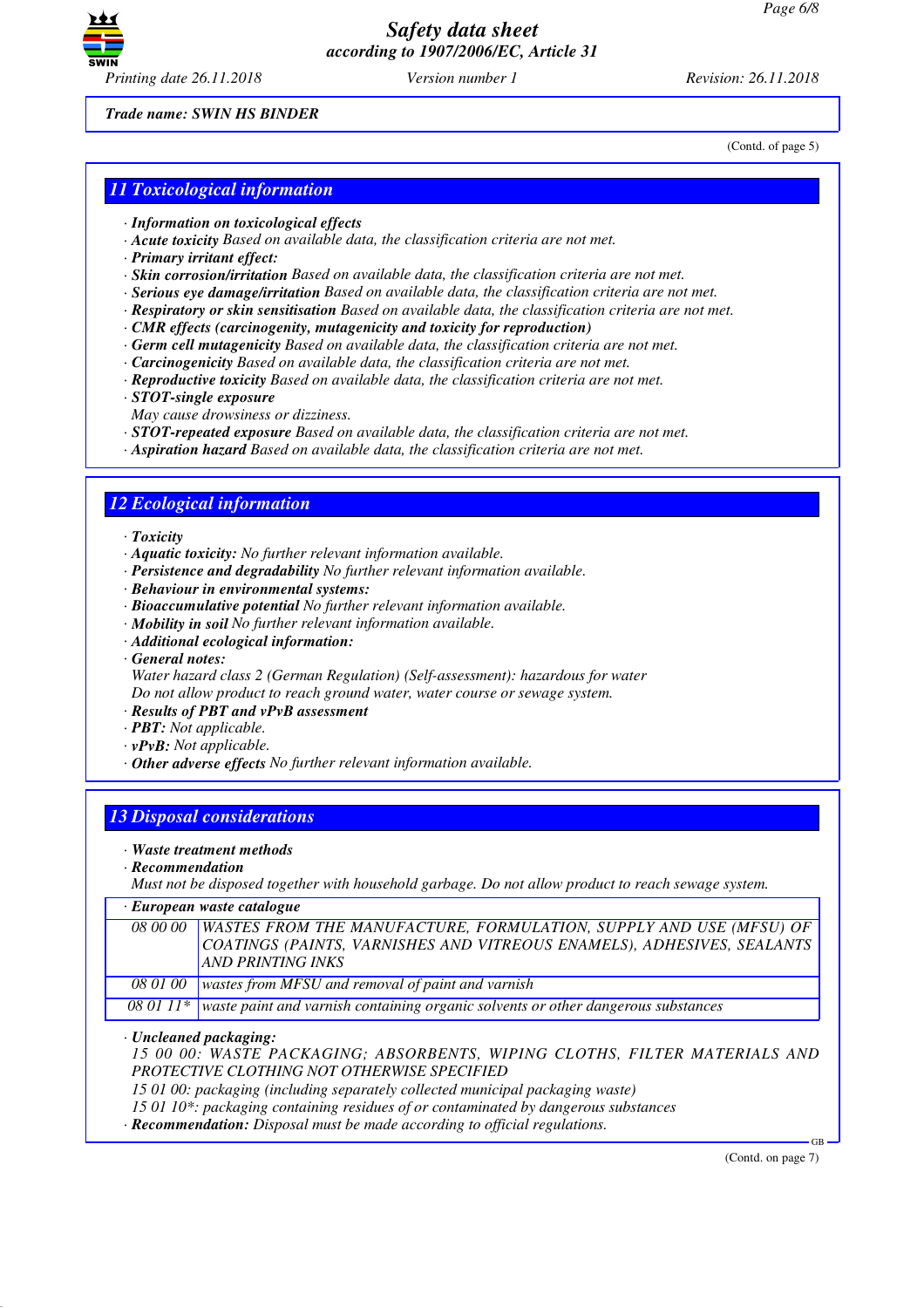

*Trade name: SWIN HS BINDER*

(Contd. of page 6)

| <b>14 Transport information</b>                                         |                                                                                                                  |
|-------------------------------------------------------------------------|------------------------------------------------------------------------------------------------------------------|
| · UN-Number<br>· ADR, ADN, IMDG<br>$\cdot$ IATA                         | not regulated<br><b>IN1263</b>                                                                                   |
| · UN proper shipping name<br>$-$ ADR, ADN, IMDG<br>$\cdot$ JATA         | not regulated<br><b>PAINT</b>                                                                                    |
| · Transport hazard class(es)                                            |                                                                                                                  |
| · ADR, ADN, IMDG<br>· Class                                             | not regulated                                                                                                    |
| $\cdot$ JATA                                                            |                                                                                                                  |
|                                                                         |                                                                                                                  |
| · Class                                                                 | 3 Flammable liquids.                                                                                             |
| · Label                                                                 | 3                                                                                                                |
| · Packing group<br>$\cdot$ ADR<br>· IMDG, IATA                          | not regulated<br>Ш                                                                                               |
|                                                                         |                                                                                                                  |
| · Environmental hazards:<br>· Marine pollutant:                         | N <sub>O</sub>                                                                                                   |
| Not applicable.<br>· Special precautions for user                       |                                                                                                                  |
| · Transport in bulk according to Annex II of Marpol<br>and the IBC Code | Not applicable.                                                                                                  |
| · Transport/Additional information:                                     |                                                                                                                  |
| $\cdot$ ADR<br>$\cdot$ Remarks:                                         | No dangerous goods in containers of 450 litres max.<br>capacity acc. to ADR 2.2.3.1.5.1                          |
| $\cdot$ IMDG                                                            |                                                                                                                  |
| $\cdot$ Limited quantities (LQ)                                         | 5L                                                                                                               |
| $\cdot$ Excepted quantities (EQ)                                        | Code: E1<br>Maximum net quantity per inner packaging: 30 ml<br>Maximum net quantity per outer packaging: 1000 ml |
| $\cdot$ Remarks:                                                        | No dangerous goods in containers of 30 litres max.<br>capacitiy acc. to IMDG 2.2.3.1.5                           |
| · UN "Model Regulation":                                                | not regulated                                                                                                    |

## *15 Regulatory information*

*· Safety, health and environmental regulations/legislation specific for the substance or mixture*

- *· REGULATION (EC) No 1907/2006 ANNEX XVII Conditions of restriction: 3*
- *· Chemical safety assessment: A Chemical Safety Assessment has not been carried out.*

## *16 Other information*

*This information is based on our present knowledge. However, this shall not constitute a guarantee for any specific product features and shall not establish a legally valid contractual relationship.*

(Contd. on page 8)

GB